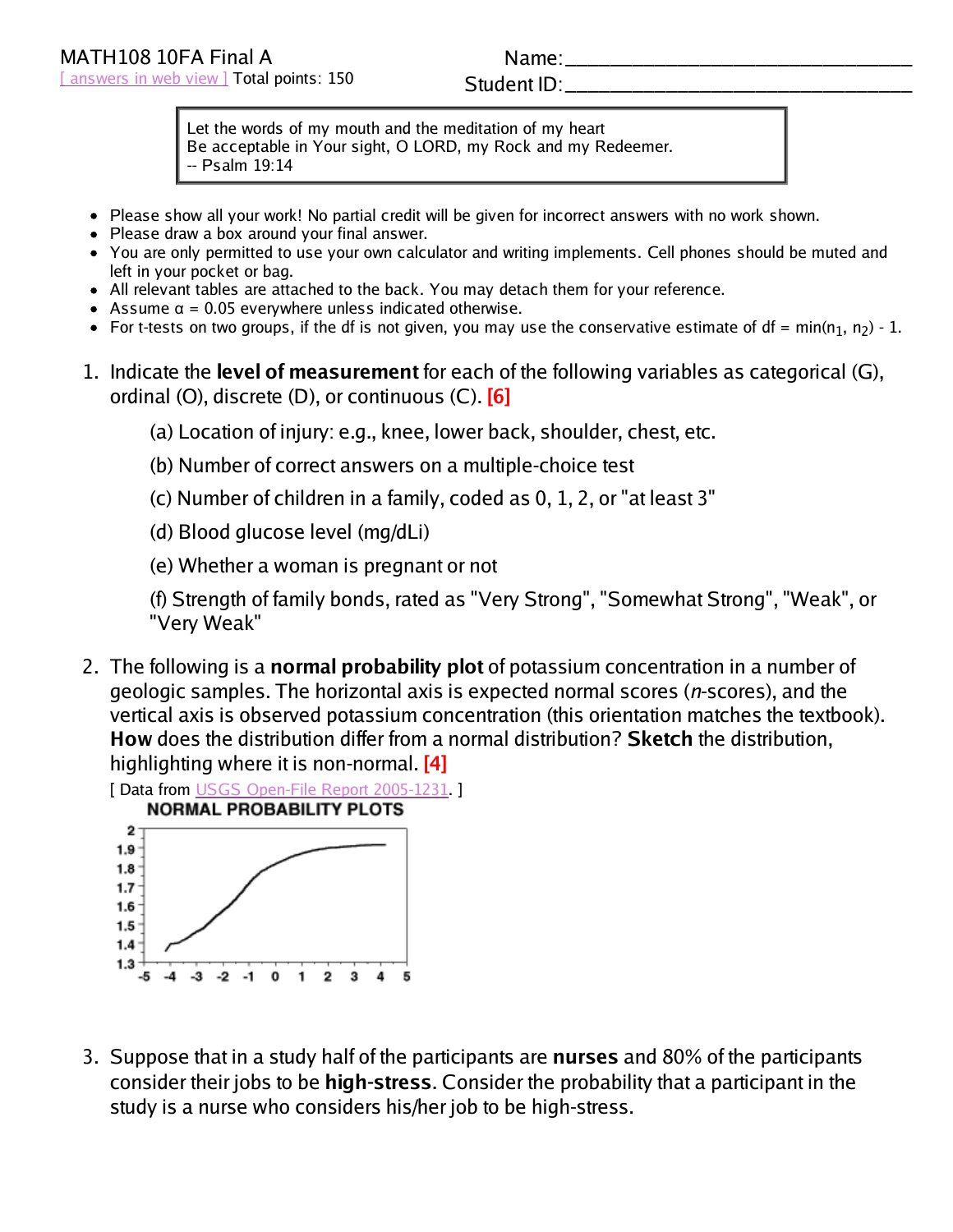(a) What is the **minimum** possible value for this probability? Draw a **Venn** diagram illustrating this situation. **[3]**

(b) What is the **maximum** possible value for this probability? Draw a **Venn** diagram illustrating this situation. **[3]**

4. In a study of Canadian nurses, say that 70% of the nurses work in **hospitals**, and one quarter of the nurses habitually **smoke**. 20% of all the nurses in the study are smokers who work in hospitals.

(a) For **each** of the three probabilities given (70%, 25%, 20%), express the probability in **notation** (e.g., P(smoke)) and draw a **Venn diagram**, shading in the relevant region (draw three separate Venn diagrams). **[3]**

(b) In this study, what is the chance that a nurse working in a hospital smokes? **[3]**

(c) In this study, is working in a hospital **independent** of smoking? Why or why not? **[3]**

5. A particular FDG-PET (fludeoxyglucose positron-emission tomography) screening test for non-Hodgkin's lymphoma has a 15% false-positive rate (85% specificity) and 90% sensitivity (i.e., 90% of lymphomas are caught by the screening process).

(a) Suppose the screening test is applied to 200 patients, of which 80 have non-Hodgkin's lymphoma. Draw an **event tree** for the outcomes of the test, and **label** the tree with probabilities for each branch of the tree. **[4]**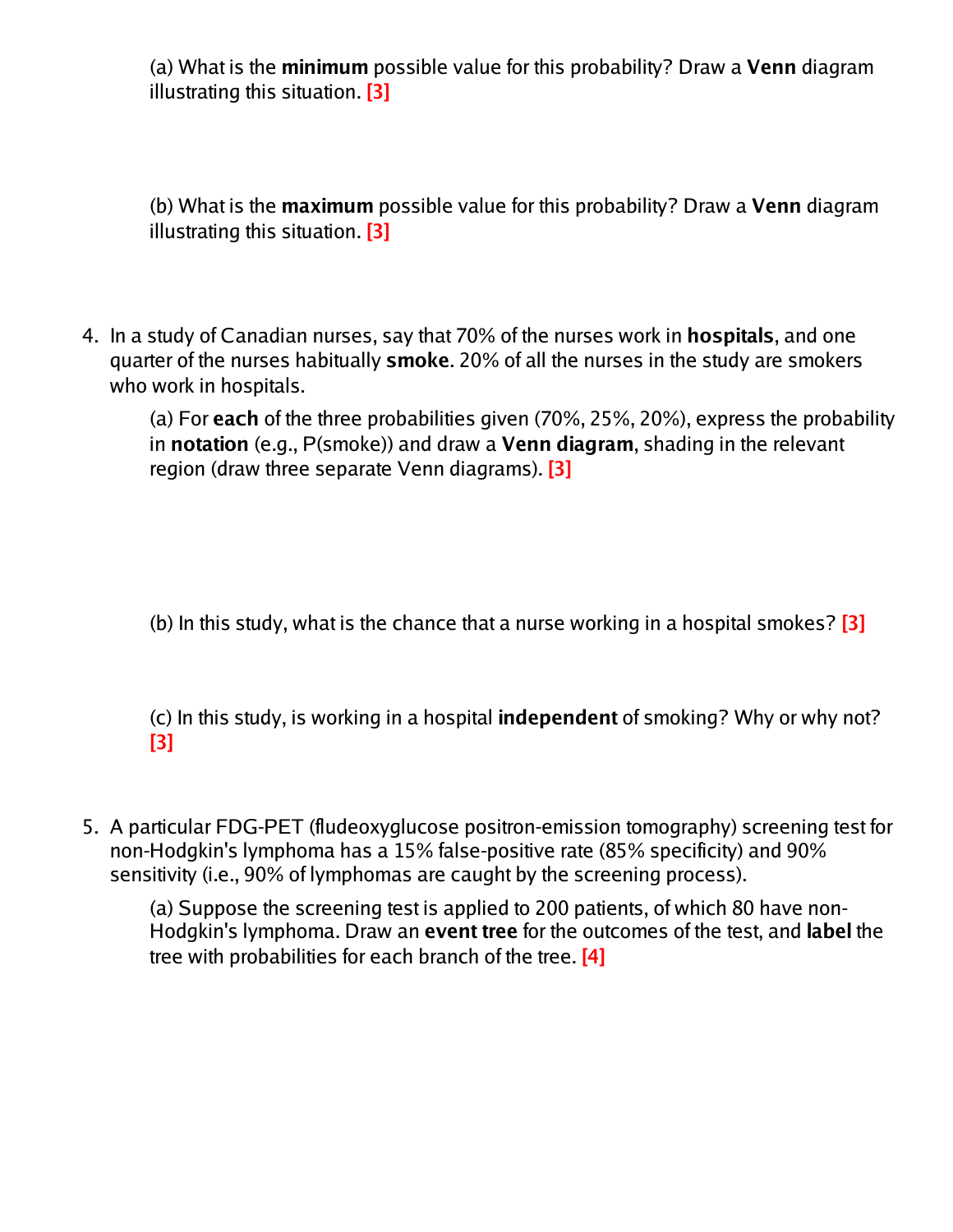(b) On average, how many people in this group will **test positive** for non-Hodgkin's lymphoma? **[3]**

(c) If a patient tests positive using this test, what is the probability that the patient **really** has non-Hodgkin's lymphoma? **[2]**

6. The average number of hours of exercise per week was measured for a number of urban dwellers and rural dwellers. A 95% **confidence interval** for the difference of means (urban - rural) is (-0.27, 1.23). Based on this information, indicate whether each of the following statements is "True" or "False". (Please write the entire word, "True" or "False".) **[6]**

(a) Urban dwellers exercise an average of between 0.27 hrs less and 1.23 hrs more per week than rural dwellers.

(b) 95% of urban dwellers exercise between 0.27 hrs less and 1.23 hrs more per week than rural dwellers.

(c) We are 95% certain that urban dwellers exercise between 0.27 hrs less and 1.23 hrs more per week than rural dwellers.

(d) With 95% confidence, the difference in hrs/week of exercise between urban and rural dwellers in this study is between -0.27 and 1.23.

(e) At a 5% level of significance, this study is unable to find a difference in amount of exercise between urban and rural dwellers.

(f) There is no difference in the amount of exercise for urban and rural dwellers.

7. Below is a **residual plot** for a linear regression model relating blood pressure to age (data from UNC SOCI709 course). From this plot, is there evidence to indicate that any of the **assumptions** of regression may have been violated? Sketch a possible **scatterplot** of blood pressure versus age that would reflect this residual plot. (Hint: generally, blood pressure increases with age.) **[5]**

Plot of Residuals against Predicted Values

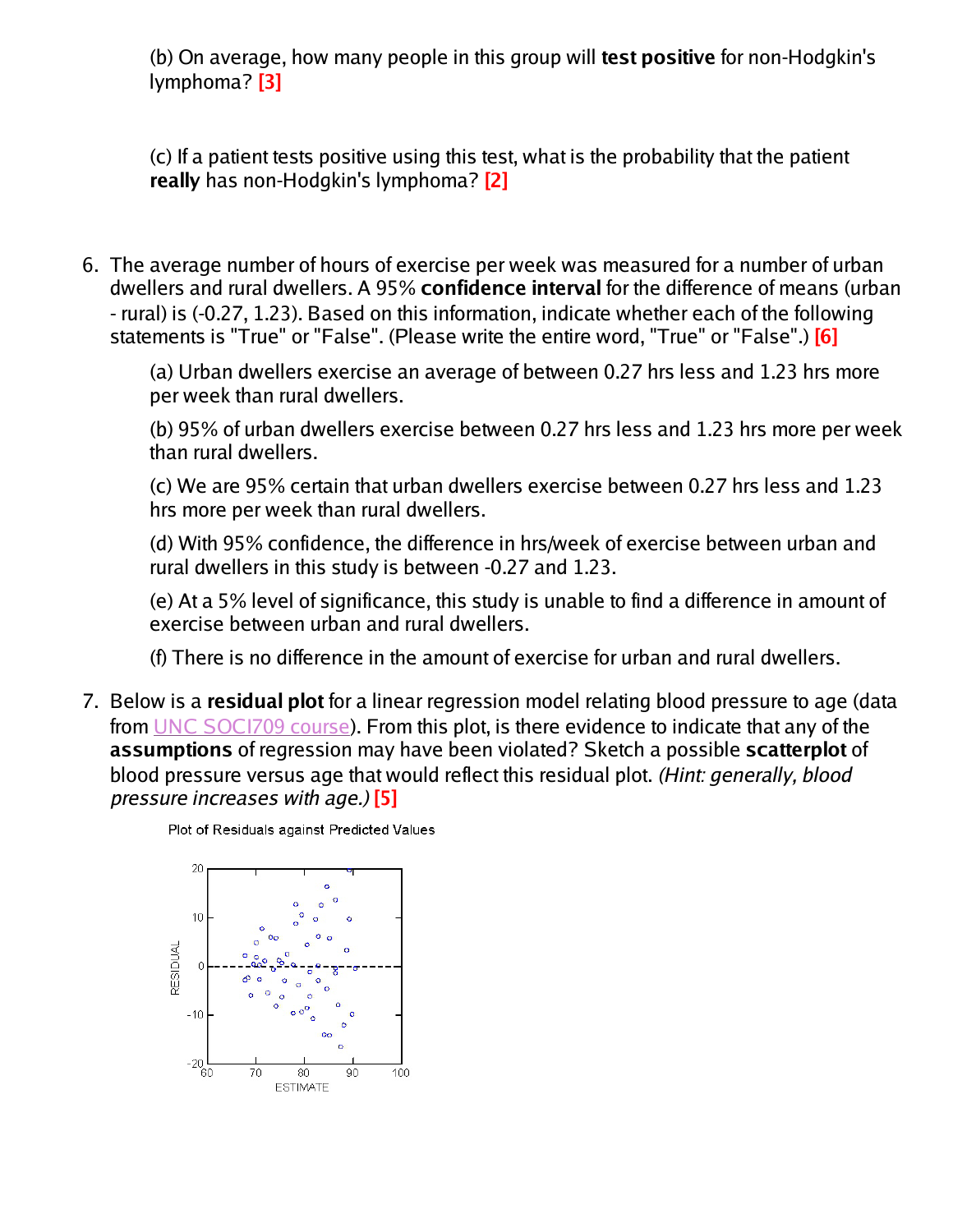8. In a study of BC nurses, an analysis was run to determine whether which nursing **school** the nurse graduated from had an impact on **salary**.

(a) What are the **variables** which need to be measured for each baby? For each variable, indicate its level of measurement and whether it is a predictor or outcome variable. **[2]**

(b) What is the appropriate parametric statistical **test** to run? **[1]**

(c) State the null and alternate **hypotheses**, both in words and in appropriate notation. **[3]**

(d) The data were collected and an appropriate analysis run, obtaining a  $p$ -value of 0.07. State the **conclusion** of the analysis, and interpret it in the context of the original research question. **[2]**

(e) The **p-value** was 0.07. What does this number '0.07' mean, in the context of the research question? 0.07 of what? **[3]**

9. For BC nurses, is being **married** independent of working **over 60 hours/week**? The number of participants in each category is listed in the table below.

|               |     | <b>Married Not Married</b> |
|---------------|-----|----------------------------|
| $\leq 60$ hrs | 150 | 80                         |
| $> 60$ hrs    | q٨  | ጸበ                         |

(a) What is the **population** of interest? **[1]**

(b) Name the **variable(s)** which need to be measured, indicate their levels of measurement, and whether each is a predictor or outcome variable. **[2]**

(c) State the null and alternate **hypotheses**, both in words and in appropriate notation. Which statistical test(s) would be appropriate? **[3]**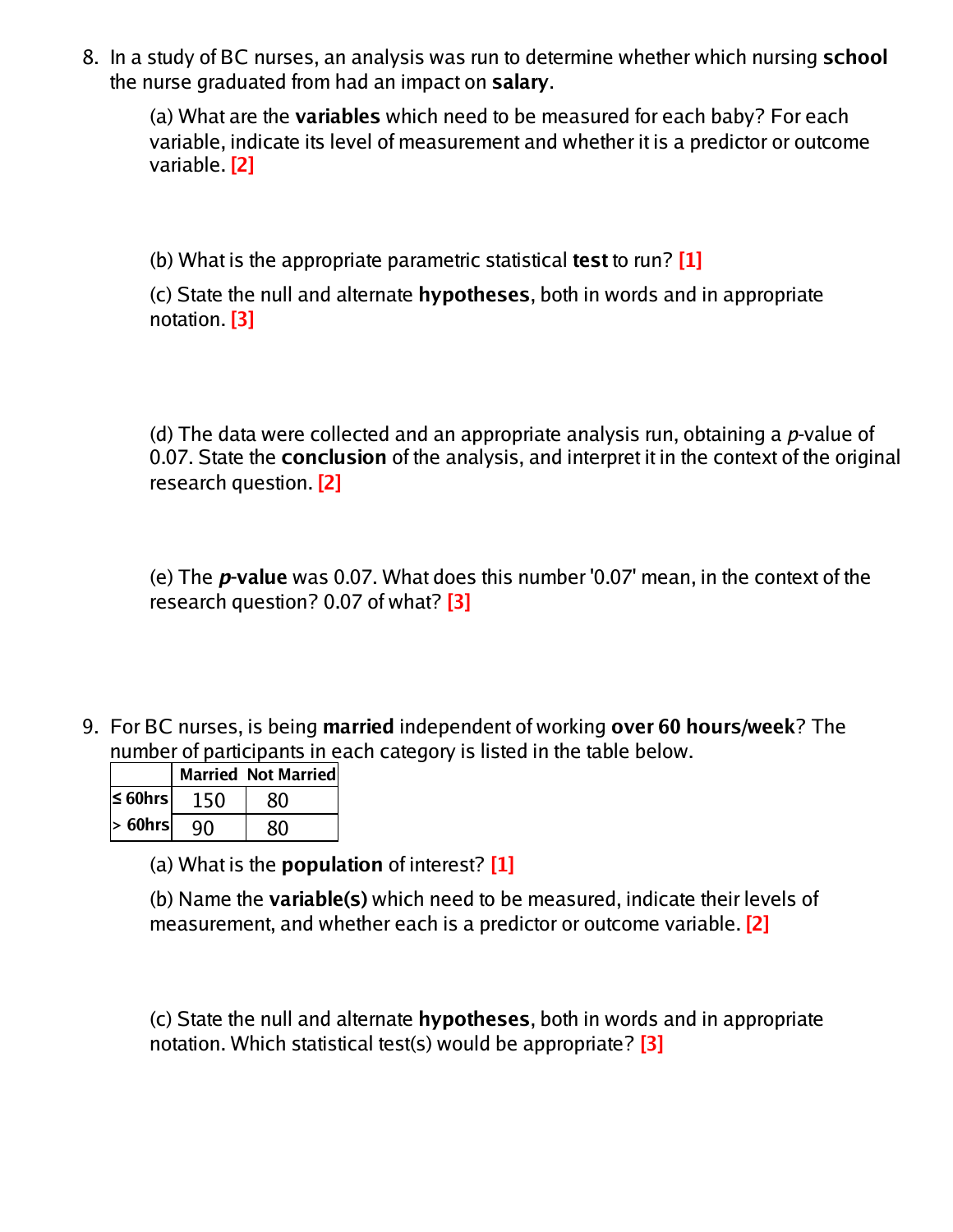(d) Run the appropriate test and bracket a **p-value**. **[4]**

(e) State the **conclusion** from this test, and interpret it in the context of the original research question. **[2]**

10. Does blood vitamin **B12** level (pg/mL) have an impact on **depressive** symptoms (Beck Depression Inventory (BDI-II), on a scale from 0-63 points)?

(a) What is the **population** of interest? **[1]**

(b) Name the **variable(s)** which need to be measured, indicate their levels of measurement, and whether each is a predictor or outcome variable. **[2]**

(c) What is the appropriate parametric statistical **test** to run? **[1]**

(d) State the null and alternate **hypotheses**, both in words and in notation. **[2]**

(e) A study with 60 participants results in the following data:  $SS_x = 1,350,000, SS_y = 9,000, SS_{xy} = -70,000.$ Find the **slope** of the best-fit line, indicate its **units**, and **interpret** the slope in light of the model for vitamin B12 and depression. (Keep at least 4 significant figures in the slope.) **[3]**

(f) The **average** vitamin B12 level in the study was 500 pg/mL, and the average BDI score in the study was 45 points. Find the **equation** of the best-fit line, and interpret the **intercept** of the line in light of the model. **[3]**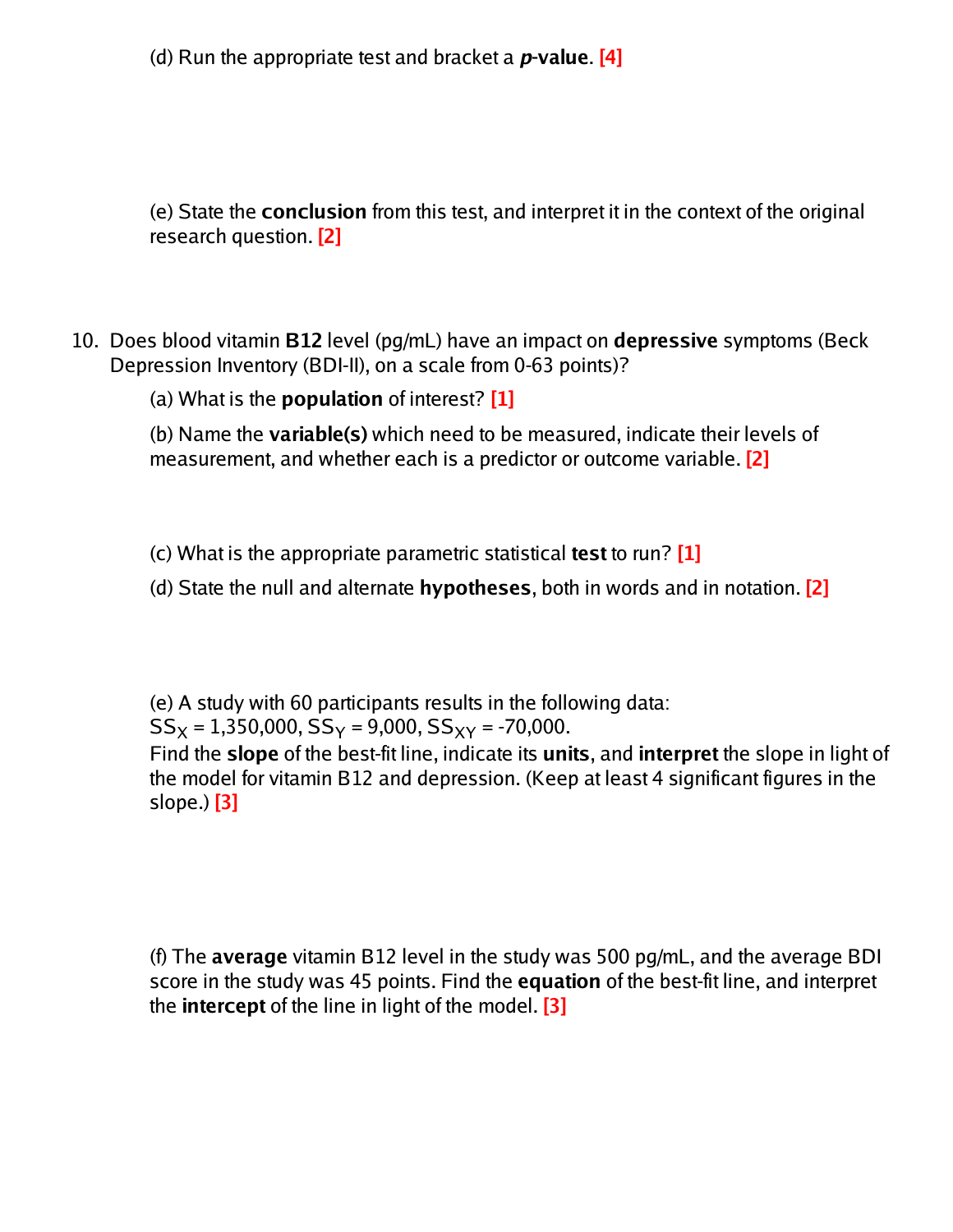(g) Find the **correlation** between vitamin B12 level and depressive level in this study. **[2]**

(h) What **fraction** of the variability in depressive levels in this study is explained by the linear relationship with vitamin B12 levels? **[2]**

(i) Describe the **distribution** of BDI depressive levels predicted by the linear model when vitamin B12 levels are at 600 pg/mL. **[4]**

(j) Answer the original research question: bracket a p-value, state your conclusion, and interpret it in light of the original research question. **[4]**

11. Does **income** level (low, middle, high) have an impact on **caloric intake** (calories per day)?

(a) Name the **variable(s)** which need to be measured, indicate their levels of measurement, and whether each is a predictor or outcome variable. **[2]**

- (b) What is the appropriate parametric statistical **test** to run? **[1]**
- (c) State the null and alternate **hypotheses**, both in words and in notation. **[2]**

(d) Data for this experiment are given below. **Run** an appropriate test and bracket the p-value. **[5]**

| Low-income:     | 1200 | 1800 | 2400 |
|-----------------|------|------|------|
| Middle-income:l | 1200 | 1350 |      |
| High-income:    | 2100 | 2200 |      |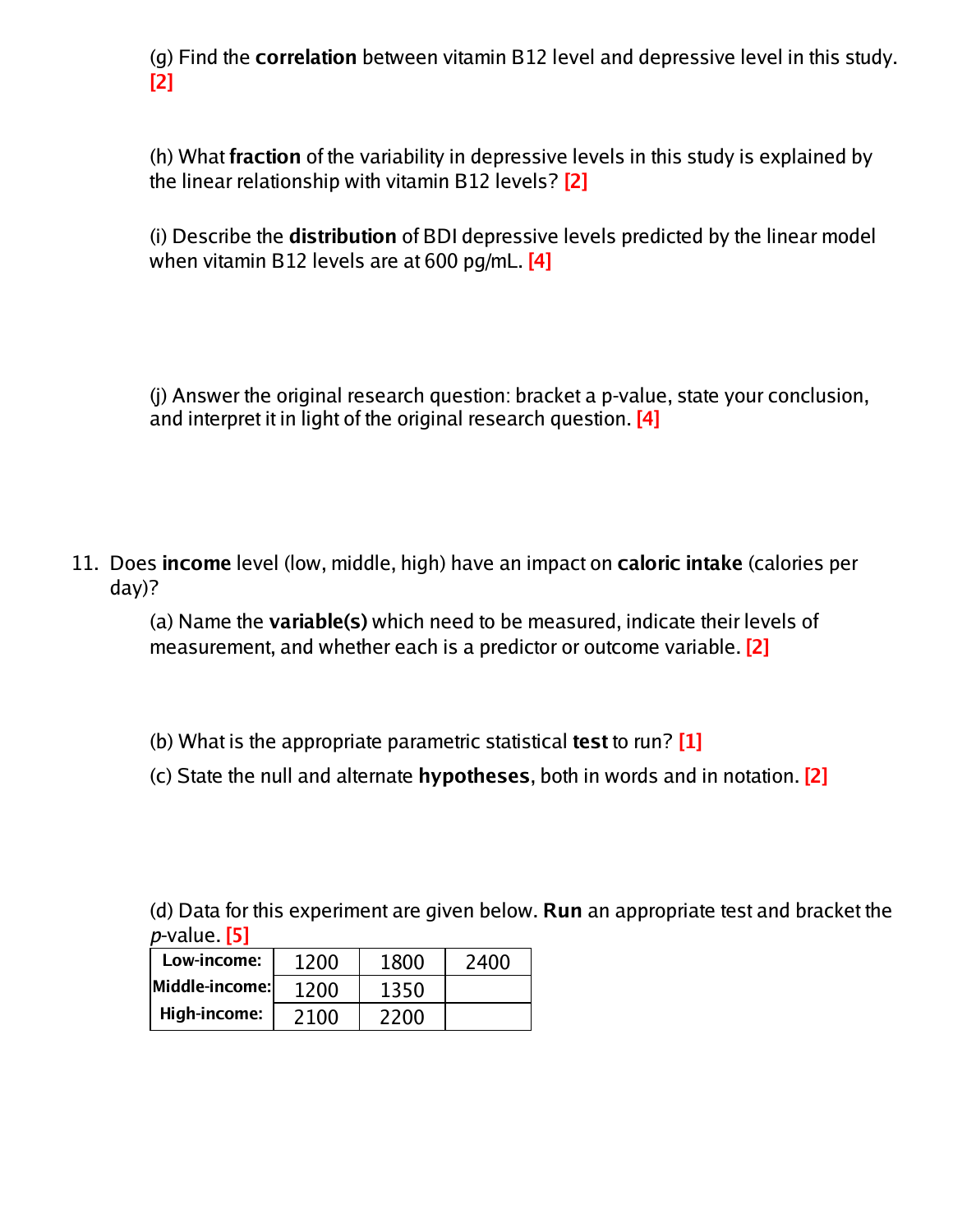(e) State the **conclusion** from this test, and interpret it in the context of the original research question. **[2]**

(f) What are the **assumptions** of the statistical test you performed? Is there evidence to suggest that any of these assumptions have been violated in this dataset? **[3]**

12. Human beta-endorphin (HBE) is a hormone secreted by the pituitary gland under conditions of stress (like exams!). Suppose we wish to determine whether blood concentration of **HBE** (pg/mL) is higher for a group of men **jogging** as compared to a group of men **resting**.

(a) Name the **variable(s)** which need to be measured, indicate their levels of measurement, and whether each is a predictor or outcome variable. **[2]**

(b) State the null and alternate **hypotheses**, both in words and in appropriate notation. Which statistical test(s) would be appropriate? **[3]**

(c) Data for this experiment are given below. Sketch **boxplots** for the data, on a common axis (number line). **[4]**

|          |    |    |          |    |     |            |    | Mean: | SD: |
|----------|----|----|----------|----|-----|------------|----|-------|-----|
| Jogging: | 60 | 58 | 67<br>◡▵ | 49 |     | ၁၀         | ҕ⊿ |       |     |
| Resting: | 41 |    | г 1      | 60 | د ہ | <u>J J</u> |    |       | h   |

(d) Run an appropriate **parametric** test and bracket the p-value. **[5]**

(e) State the **conclusion** from this test, and interpret it in the context of the original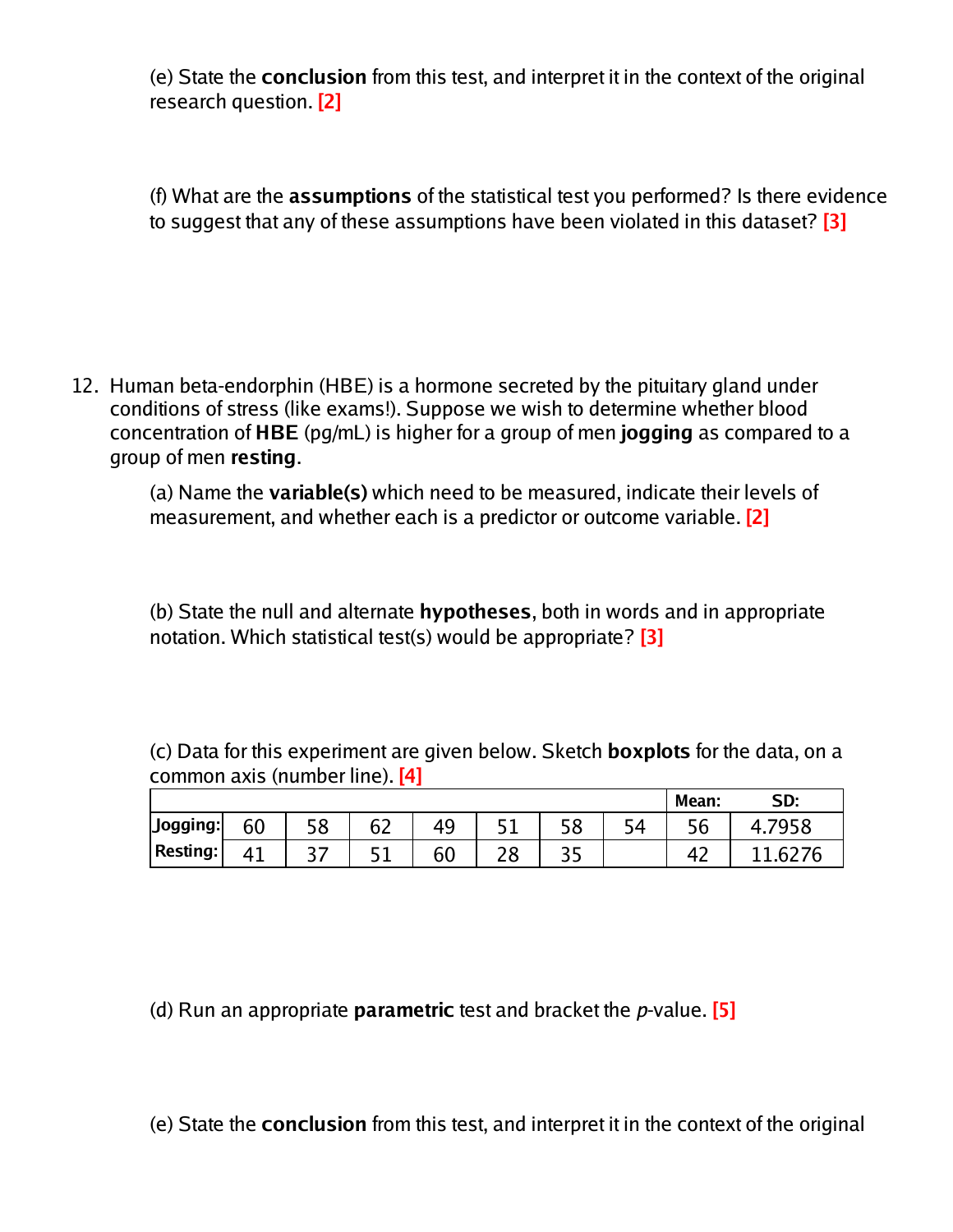research question. **[2]**

(f) Using the same data, perform an appropriate **non-parametric** test and bracket the p-value. **[4]**

(g) State the **conclusion** from this test, and interpret it in the context of the original research question. **[2]**

(h) Which test do you think is more **appropriate** for this data, the parametric or the non-parametric test? Why? **[2]**

13. Does HBE concentration in men increase after they exercise? Data from a study of 6 men are below.

|         |                        |            |    |     |     | <b>Mean</b> | <b>SD</b> |
|---------|------------------------|------------|----|-----|-----|-------------|-----------|
| Before: | $\Lambda$ <sup>-</sup> | 58         | 38 | 50  |     |             |           |
| After:  |                        | <u>. .</u> |    | ر ر | ر ر |             |           |

(a) Name the **variable(s)** which need to be measured, indicate their levels of measurement, and whether each is a predictor or outcome variable. **[2]**

(b) State the null and alternate **hypotheses**, both in words and in appropriate notation. Which statistical test(s) would be appropriate? **[3]**

(c) Run an appropriate **parametric** test and bracket the p-value. **[5]**

(d) State the **conclusion** from this test, and interpret it in the context of the original research question. **[2]**